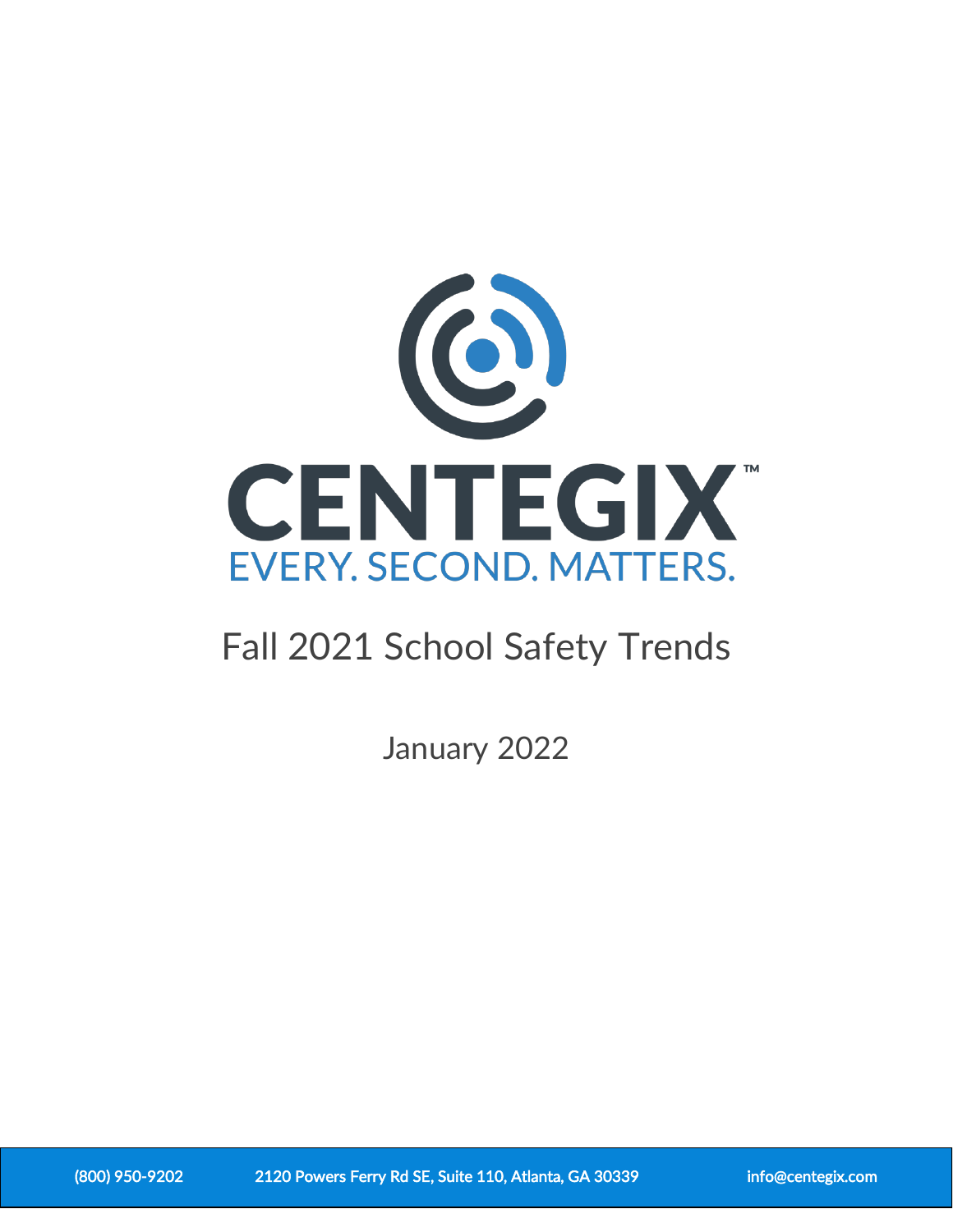

### **Overview**

Since the beginning of the COVID pandemic, district administrators and safety leaders have been concerned about how students would cope with returning to the classroom. Quarantine time at home, less structure, limited social interaction, and economic and family stresses were expected to impact student behavior and lead to significant challenges in the school learning environment.

We have certainly seen a rise in school safety incidents. The daily news headlines remind us that our society is experiencing increased violent behavior, and that trend is playing out in our school communities.

[Back to school has brought guns, fighting and acting out](about:blank)<sup>1</sup> "School violence has risen to levels that we haven't seen quite frankly. I don't think it took a genius to see this coming." Mo Canady, Executive Director of the National Association of School Resource Officers.

While the news focuses on the extreme safety incidents in schools – such as active shooters, neighborhood threats, and others – our experience providing incident response for schools tells us that everyday safety incidents – such as medical and behavior situations - are rising dramatically.

In this Fall 2021 School Safety Trends Report, we provide a comparison of several trends over three periods: Fall 2020, Spring 2021, and Fall 2021. The highlights include:

- 1. Student behavior incidents increased 250%
- 2. Medical incidents increased 130%
- 3. Safety incidents per school increased 150%
- 4. Number of staff requesting help increased 100%
- 5. Staff called for help 22% more often

We hope this data can help quantify the impact these incidents are having on the learning environment. We know that teacher retention is critical for districts of all sizes.

### What does this mean for educators and school districts?

For some time, educators have appropriately focused on increasing safety and security in their schools. "In my 12 years as an educator, my first priority was always to keep students and staff safe. If we didn't get them home safely at the end of the day – nothing else mattered." Dr. Roderick "Rocky" Sams, Chief Development Officer, CENTEGIX and a former teacher and principal.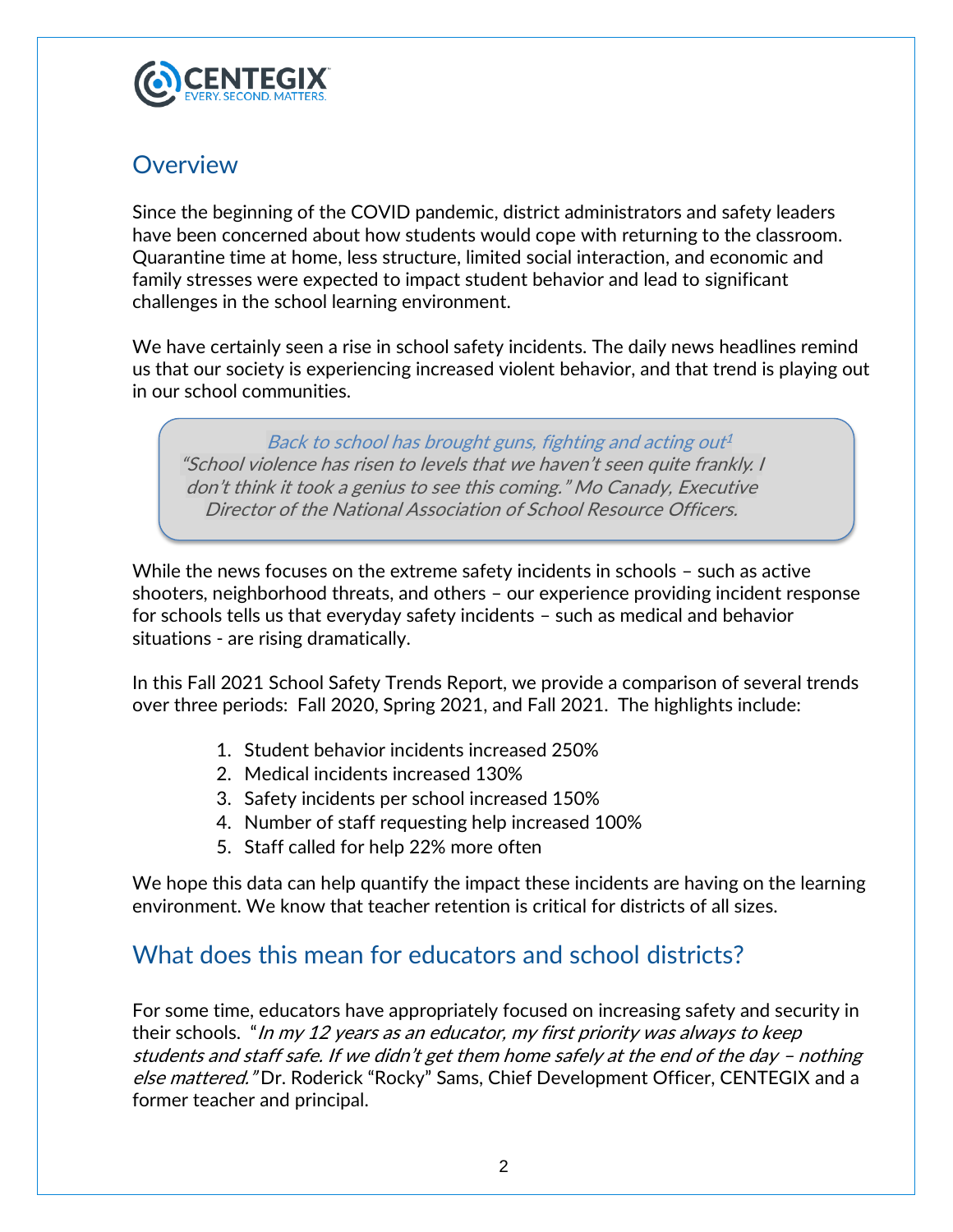

Now more than ever, we see that material investments need to continue in the prevention, preparation, and response layers of safety and security programs.

Our CrisisAlert data confirms that students struggle with returning to the classroom and the broader implications of the COVID pandemic. We see this in the dramatic increase in everyday safety events – especially behavioral and medical emergencies.

The trend in the data suggests that these elevated levels of everyday incidents will continue, and teacher retention rates may suffer as a correlation. The stress of classroom management that comes with an uptick in behavior incidents and violent acts are two reasons teachers are leaving the classroom. Teachers want to feel empowered to keep the learning environment safe with an effective method to get help quickly, easily, and discreetly for any emergency or safety incident – anywhere on campus.<sup>2</sup>

Our innovative, award-winning CrisisAlert solution equips teachers and staff with the fastest and easiest way to call for help in emergencies from the everyday to the extreme. CrisisAlert is unique for its ability to deliver precise alert location, immediate audio and visual incident notifications (including lighted strobes, screen messages, and intercom integration) for campus-wide incidents, and 100% full campus coverage. With the simple push of a button on a wearable badge, an alert instantly reaches administrators and responders.

In user surveys,<sup>3</sup> staff indicate very high levels of satisfaction with the wearable CrisisAlert badge. Staff members who used their badge rated their experience as follows:

- ➢ How easy was it to use the badge? 4.93 out of 5
- $\triangleright$  Do you feel safer and supported as a staff member? 4.54 out of 5

Comments from users in these surveys indicate that the badge is the easiest solution to use to call for help in a crisis and that having the badge contributes to peace of mind so they can focus on teaching.

"It really made me feel safe in an emergency. I felt empowered to get the assistance I needed to ensure the safety of the students."

"It's a sense of security to know I can push the button and get administration to the scene quickly. It's also a peace of mind to know if there was a serious situation (like an active assailant) we could get help immediately."

"Our crisis team reacts within seconds. This alert system has provided me with the security of having reinforcements rapidly and effectively."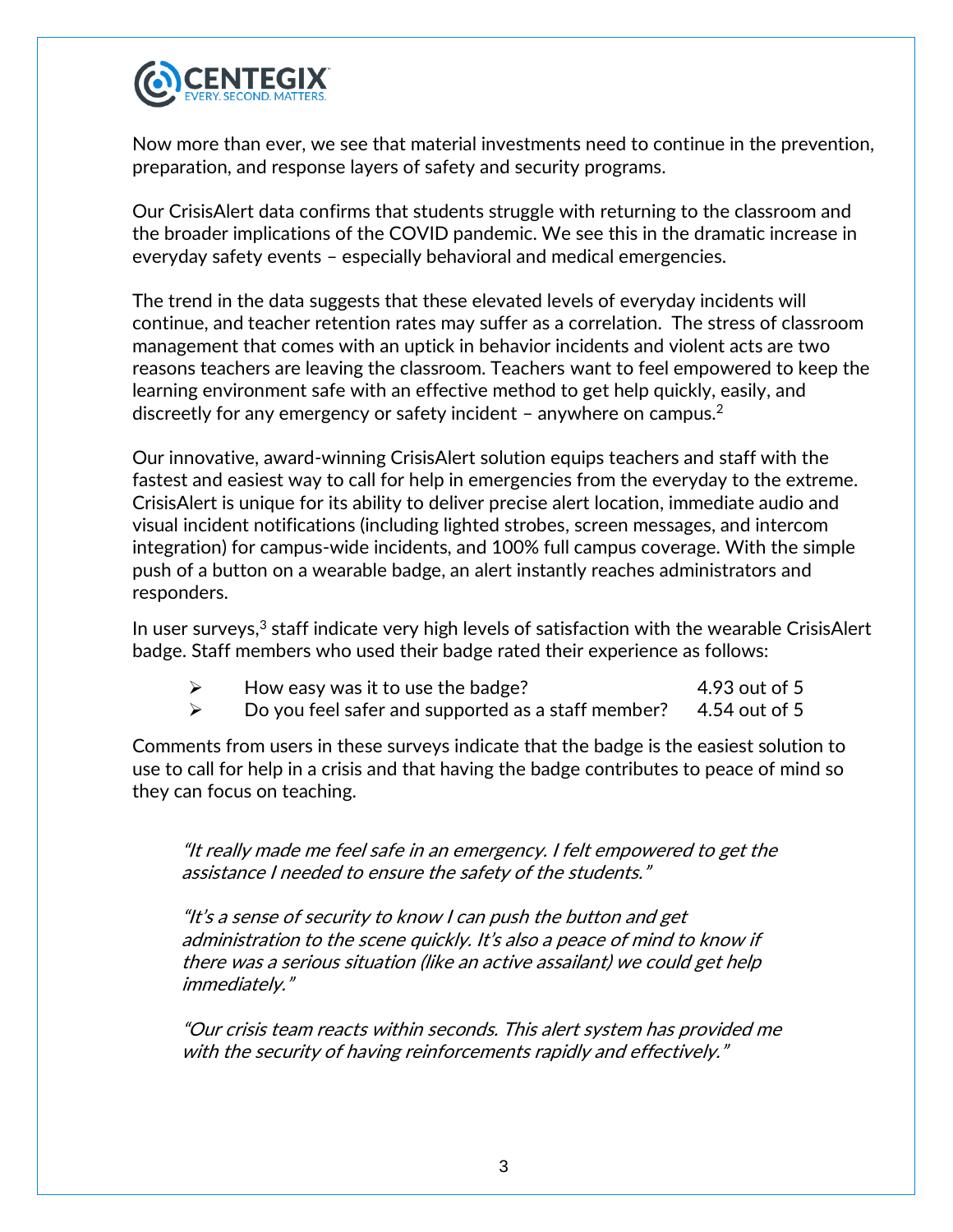

## CrisisAlert Usage at an All Time High

Our data on school safety originates from the CrisisAlert usage patterns of our education customers.

In the Fall 2021 semester, CrisisAlert delivered 25,000 alerts for our education customers. Of these, 10,000 were for Staff and Campus-Wide emergencies. Over 4,500 staff

members initiated these alerts, on average 2.2 times each. In addition, 15,000 alerts were for drill or testing purposes.

Staff alerts, used for every day emergencies such as medical and behavior incidents, continue to represent 98% of all alerts. Campus-wide emergencies such as weather incidents and

#### Fall 2021 Alerts summary:

- 25,000 alerts delivered
- 10,000 Staff and Campus-Wide Alerts
	- 98% of alerts for everyday emergencies

lockdowns continue to represent a very small percent of CrisisAlert usage.

CrisisAlert customers have immediate and easy access to their district's data via the CrisisAlert Dashboard. This data is available on a school and district-wide basis and enables administration to make resource allocation decisions related to school safety. The CrisisAlert dashboard equips district administration with actionable data to understand how to best support their schools.



### SAMPLE DATA on a CrisisAlert Dashboard: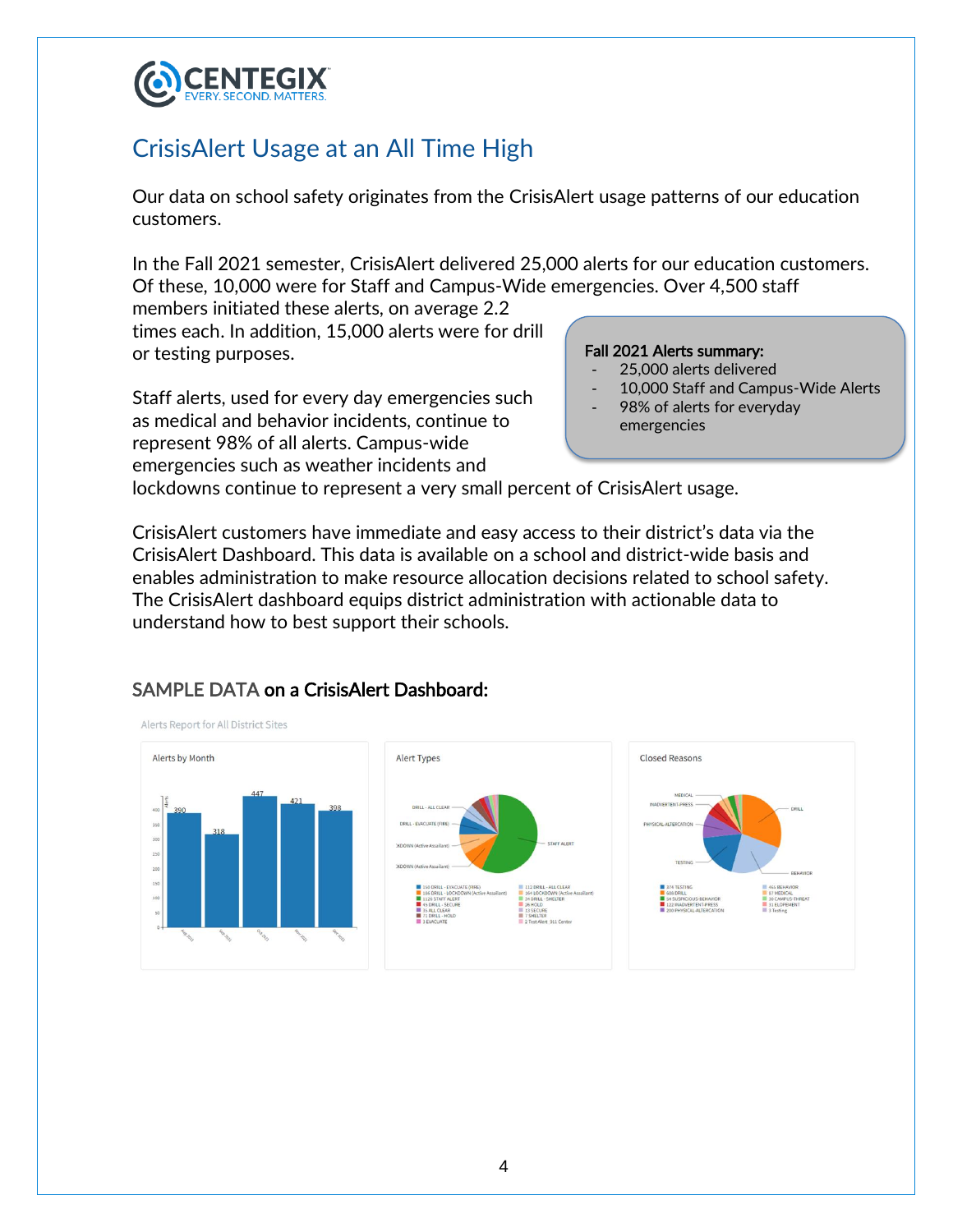

# 1. Student behavior incidents increased by 250%.



In the CrisisAlert platform, school administration indicates a Close Reason for each alert that provides data about the types of incidents happening in their schools.

Early in the Fall of 2021, districts requested a new reason code to track elopement, also commonly referred to as "runner." This is a behavior that schools are experiencing with increasing frequency. Elopement now accounts for 5% of all incidents.

In addition, districts requested a new reason code to track general behavior issues. This new "behavior" code is in addition to the existing "physical altercation" option. While student behavior incidents previously represented less than 30% of all alerts, the combined behavior categories (behavior, elopement, physical altercation) now represent 75% of all alerts, an increase of over 250%.

Campus-wide alerts (weather events, lock-in/lock-down) were steady at a very low percentage of all alerts (2%).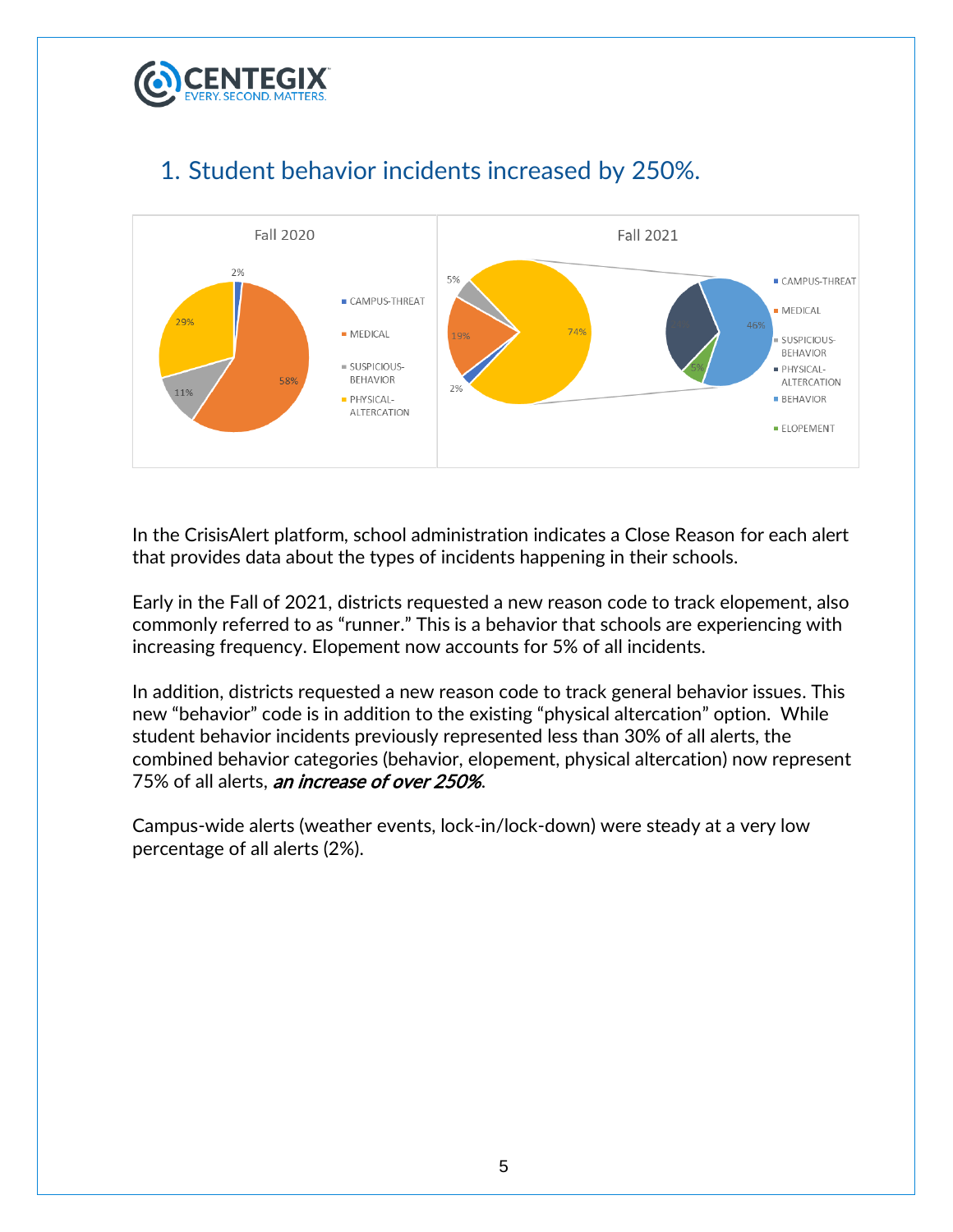

### 2. Medical incidents increased by 130%.

While medical events declined as a percentage of overall alerts – attributable to the significant increase in behavior-related events - the rate of medical incidents increased 130% from the Spring to Fall sessions. Medical events – for both student and staff - have always happened in schools, and in any such situation, every second matters to get help quickly where it is needed.



In medical incidents, it is critically important to get help quickly and to the right location. Often, the speed of response is the difference between life and death.

To learn about one of these situations, watch this [video.](https://www.youtube.com/watch?v=YbQeh4asxKQ)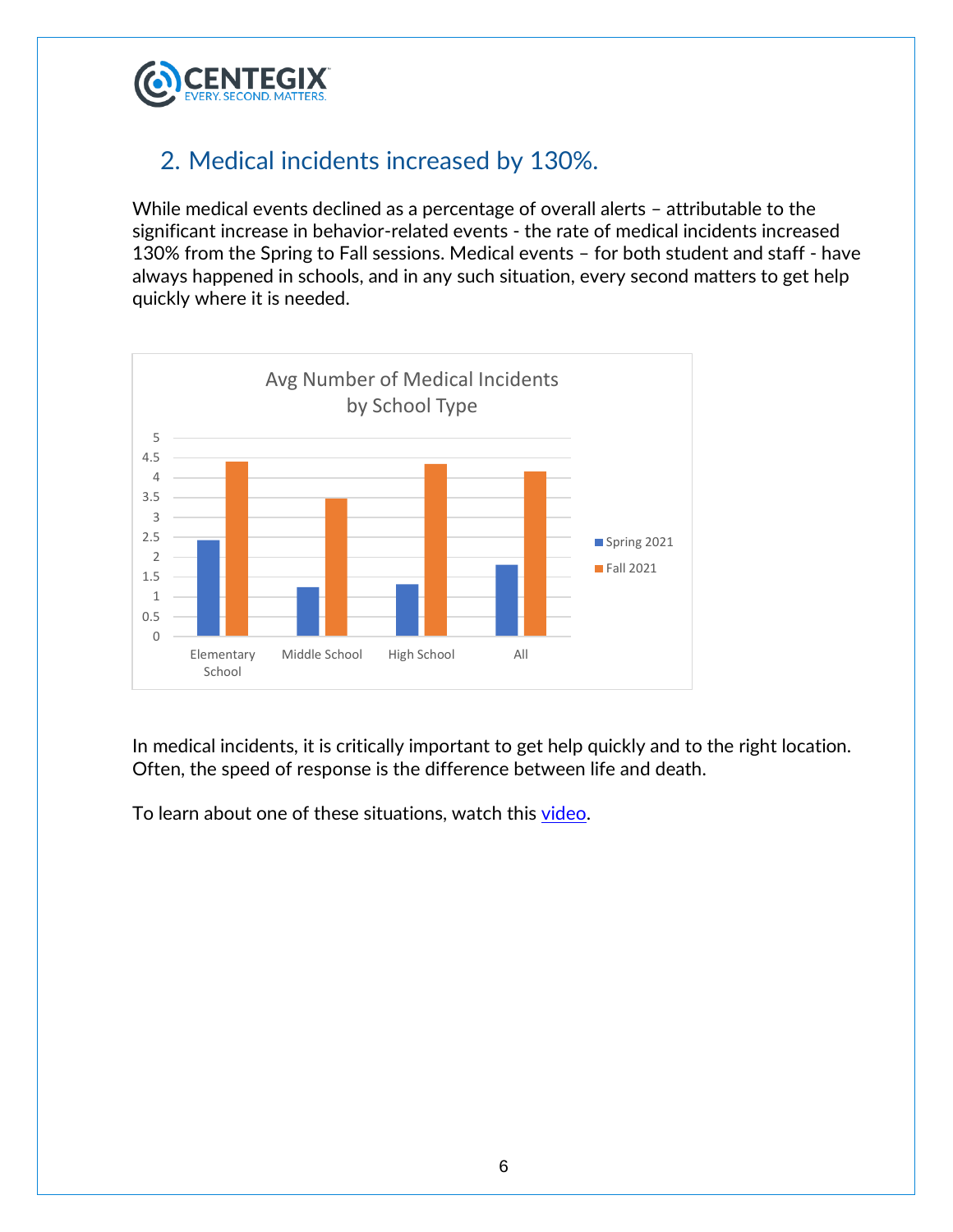



## 3. Safety incidents per school increased 150%.

In Fall 2020, schools averaged 5.3 alerts in the semester. Elementary schools were higher than average at 6.4 alerts per school, while middle schools had 4 alerts on average and high schools 5.3.

Over the course of a year's time, the average number of alerts per school increased 150% to 13.3.

While elementary schools continue to experience the highest rate of alerts on average, middle schools saw the largest gain - a 217% increase from 4 to 12.6.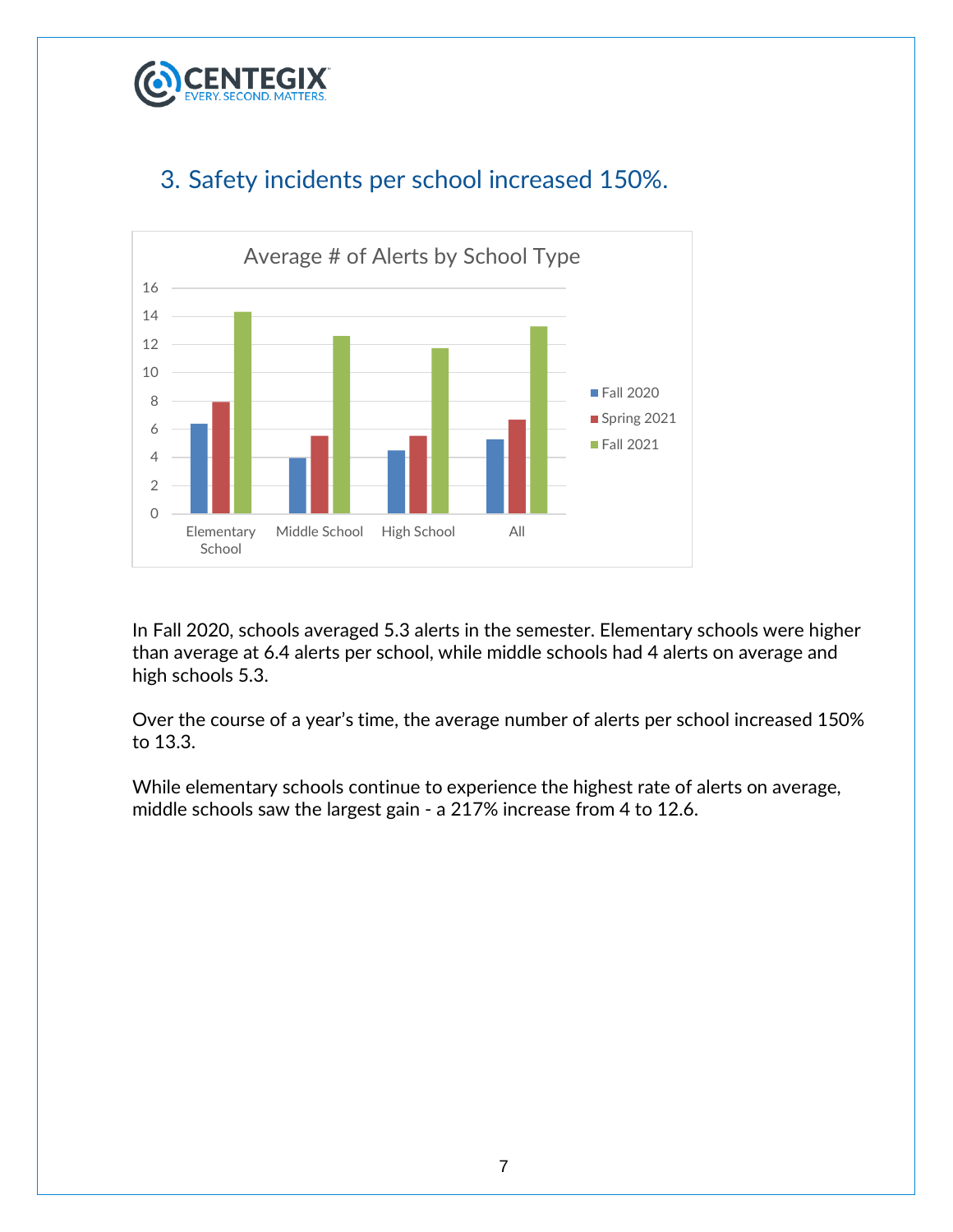



### 4. The number of staff requesting help increased 100%.

In Fall 2020, 3 staff on average per school used CrisisAlert to request help for an incident.

In the Fall of 2021, that number had doubled to 6 staff per school requesting help.

Again, middle schools saw the largest increase at over 170% from 2.5 to 7 staff members on average requesting help.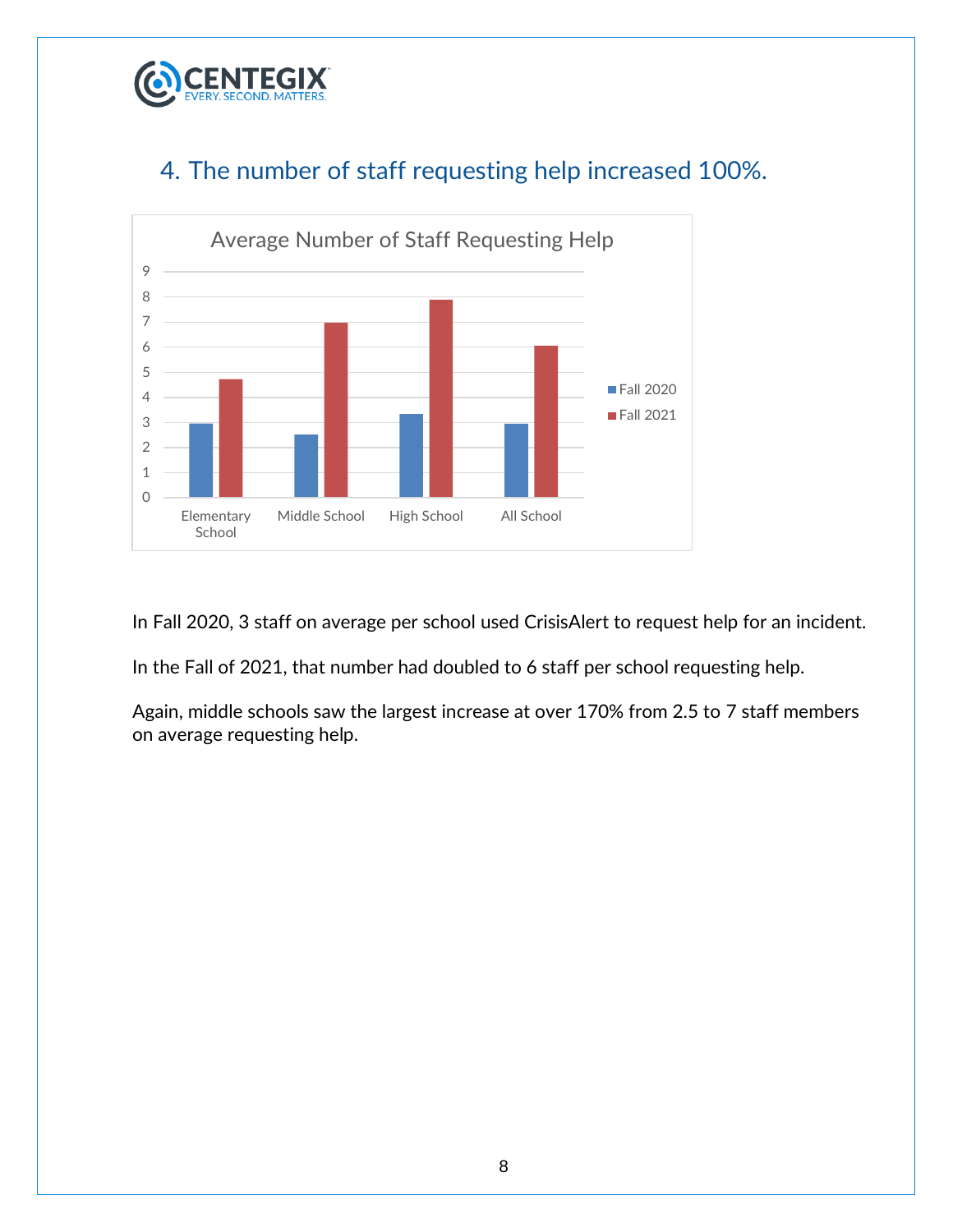

### 5. Staff called for help 22% more often.



On average, staff in all schools experienced a 22% increase in safety incidents from Fall 2020 to Fall 2021.

While all types of schools experienced an increase, the change for elementary schools was the largest at over 40%.